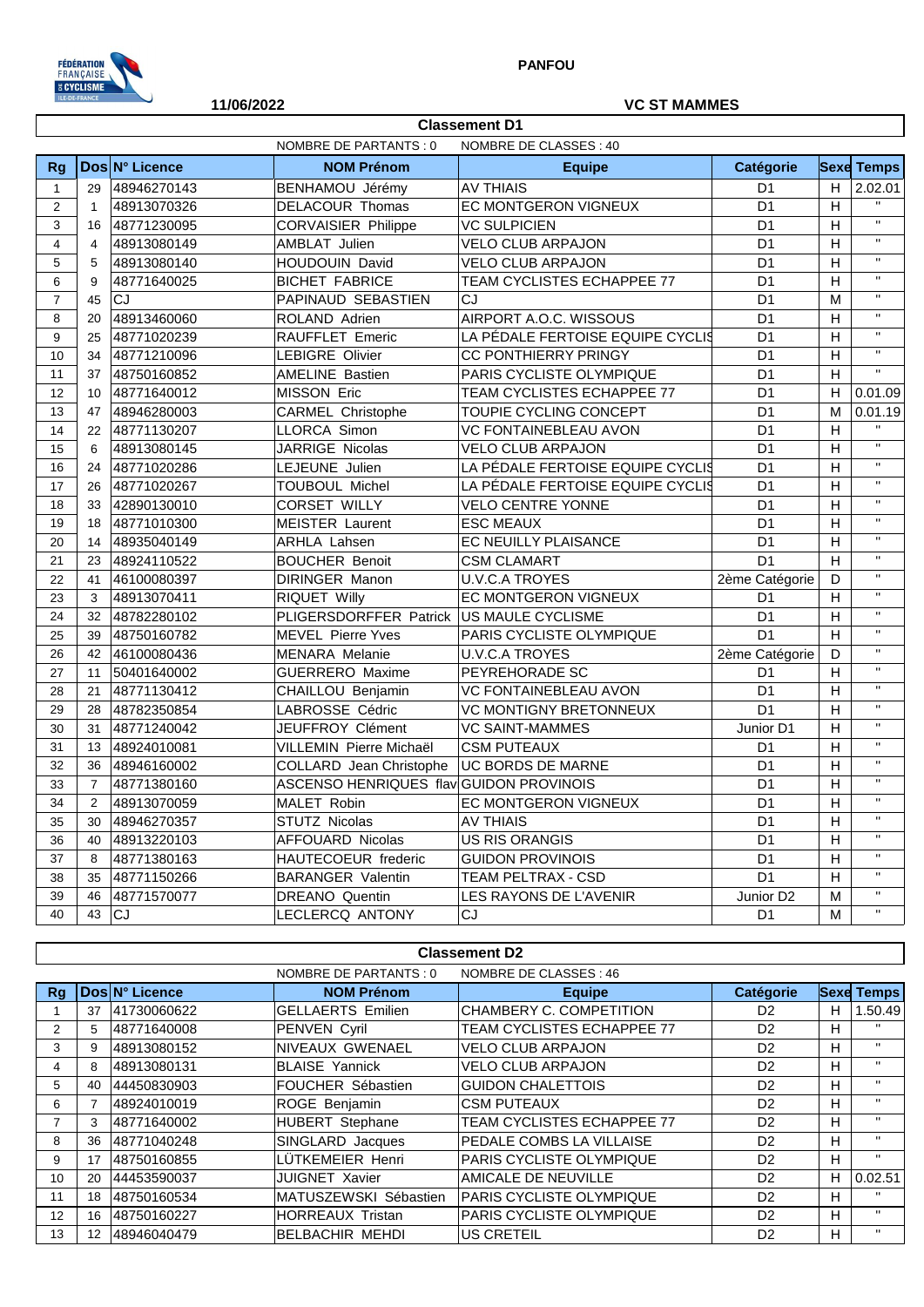| $\mathbf{H}$<br>H<br>LA PÉDALE FERTOISE EQUIPE CYCLI§<br>D <sub>2</sub><br>48771020036<br><b>PARIS Richard</b><br>15<br>38<br><b>CJ</b><br>CJ<br>16<br><b>CUSSIGH CHARLES</b><br>D <sub>2</sub><br>45<br>M<br>HANAIZI Mehdi<br>D <sub>2</sub><br>H<br>17<br>48750160585<br>PARIS CYCLISTE OLYMPIQUE<br>15<br>$\mathbf{H}$<br>H<br><b>SANCHEZ Gilles</b><br>PARISIS A.C. 95<br>D <sub>2</sub><br>18<br>48957140210<br>29<br>$\mathbf{H}$<br>H<br>D'AGOSTINO Frédéric<br>PARIS CYCLISTE OLYMPIQUE<br>D <sub>2</sub><br>48750160830<br>19<br>14<br>$\mathbf{H}$<br>D <sub>2</sub><br>H<br><b>CS VILLETANEUSE</b><br>20<br>48935240073<br><b>BLANC Florian</b><br>$\mathbf{1}$<br>$\mathbf{H}$<br>POULIZAC Eric<br>D <sub>2</sub><br>LA PÉDALE FERTOISE EQUIPE CYCLI§<br>M<br>21<br>48771020242<br>44<br>$\mathbf{H}$<br>D <sub>2</sub><br>H<br>KANCEL Stephan<br>22<br>48946080029<br><b>TROPIKANA</b><br>35<br>$\mathbf{H}$<br><b>WETZSTEIN Laurent</b><br>TEAM PELTRAX - CSD<br>D <sub>2</sub><br>23<br>48771150151<br>41<br>$\mathbf{H}$<br>MELUN CYCL. ORGANISATION<br>H<br>24<br><b>AMORINI Pascal</b><br>D <sub>2</sub><br>28<br>48771050015<br>$\mathbf{H}$<br>D <sub>2</sub><br>M<br>25<br>48913380042<br><b>FERRERA Frédéric</b><br><b>VC VILLEJUST</b><br>47<br>$\mathbf{H}$<br>D <sub>2</sub><br>M<br>TEAM PELTRAX - CSD<br>48771150272<br>DOUCET Christophe<br>26<br>43<br>$\mathbf{H}$<br>H<br>27<br>42890130040<br><b>RENAULT Tinui</b><br><b>VELO CENTRE YONNE</b><br>Junior D <sub>2</sub><br>26<br>$\mathbf{H}$<br>H<br>EC NEUILLY PLAISANCE<br>28<br>48935040047<br>LEFRANCOIS Guillaume<br>D <sub>2</sub><br>13<br>$\mathbf{H}$<br>$\overline{D2}$<br>$\overline{H}$<br>CC PONTHIERRY PRINGY<br>48771210100<br><b>MARTINET Pascal</b><br>29<br>32<br>$\mathbf{H}$<br>D <sub>2</sub><br><b>CJ</b><br><b>SLUSAZ MICHEL</b><br>CJ<br>M<br>30<br>42<br>$\mathbf{H}$<br>48771150253<br><b>BOUCHER</b> Jean Michel<br>TEAM PELTRAX - CSD<br>D <sub>2</sub><br>H<br>31<br>33<br>$\mathbf{H}$<br>32<br>TOUPIE CYCLING CONCEPT<br>D <sub>2</sub><br>M<br>48<br><b>HYMAN Romaric</b><br>48946280004<br>$\mathbf{H}$<br>TROUVÉ Yannick<br>D <sub>2</sub><br>H<br>PARIS CYCLISTE OLYMPIQUE<br>48750160798<br>33<br>19<br>$\mathbf{H}$<br>H<br>D <sub>2</sub><br><b>GARNIER Philippe</b><br>ARGENTEUIL VAL DE SEINE 95<br>34<br>48957080555<br>22<br>$\bar{\mathbf{H}}$<br>H<br>35<br>JEGER Tomasz<br><b>USM GAGNY</b><br>D <sub>2</sub><br>23<br>48935130334<br>$\mathbf{H}$<br>AVENIR CYCLISTE DE LARDY<br>H<br>FONT LAPALISSE Thierry<br>D <sub>2</sub><br>36<br>31<br>48913130059<br>$\mathbf{H}$<br>D <sub>2</sub><br>ROGER Hugoline<br><b>US METRO TRANSPORTS</b><br>D<br>37<br>48750240398<br>27<br>$\mathbf{H}$<br><b>BONTOUR Sébastien</b><br>TEAM CYCLISTES ECHAPPEE 77<br>D <sub>2</sub><br>H<br>38<br>48771640015<br>2<br>$\mathbf{H}$<br>H<br>PELLETIER Jérôme<br><b>VELO CLUB ARPAJON</b><br>D <sub>2</sub><br>39<br>48913080142<br>10 <sup>1</sup><br>$\mathbf{H}$<br>D <sub>2</sub><br>H<br>40<br>48771240026<br>JEUFFROY Laurent<br><b>VC SAINT-MAMMES</b><br>21<br>$\mathbf{H}$<br>D <sub>2</sub><br>H<br>LE TORIELLEC Yves<br>SE PAVILLONNAIS<br>48935190064<br>41<br>39<br>$\mathbf{H}$<br>H<br>42<br>LENVOISE Loïc<br>D <sub>2</sub><br>6<br>48924010334<br><b>CSM PUTEAUX</b><br>$\mathbf{H}$<br>TEAM ALLCYCLES VAL D'EUROPE<br>43<br>48771630030<br><b>JOUDIOUX Fabrice</b><br>D <sub>2</sub><br>M<br>46<br>$\mathbf{H}$<br>D <sub>2</sub><br>H<br>CHAUSSE Nicolas<br><b>VC FONTAINEBLEAU AVON</b><br>48771130094<br>44<br>11<br>$\mathbf{H}$<br>H<br>RO VILLUIS EVERLY<br>D <sub>2</sub><br>48771390007<br>SANITAS Gael<br>45<br>30<br>$\mathbf{H}$<br>D <sub>2</sub><br>H<br>46<br>48935130329<br>PAGES Wilfried<br><b>USM GAGNY</b><br>24 | 14 | 25 | 48913260111 | <b>JEANNIN Yvan</b> | <b>AC ORSAY</b> | D <sub>2</sub> | H | $\mathbf{H}$ |
|------------------------------------------------------------------------------------------------------------------------------------------------------------------------------------------------------------------------------------------------------------------------------------------------------------------------------------------------------------------------------------------------------------------------------------------------------------------------------------------------------------------------------------------------------------------------------------------------------------------------------------------------------------------------------------------------------------------------------------------------------------------------------------------------------------------------------------------------------------------------------------------------------------------------------------------------------------------------------------------------------------------------------------------------------------------------------------------------------------------------------------------------------------------------------------------------------------------------------------------------------------------------------------------------------------------------------------------------------------------------------------------------------------------------------------------------------------------------------------------------------------------------------------------------------------------------------------------------------------------------------------------------------------------------------------------------------------------------------------------------------------------------------------------------------------------------------------------------------------------------------------------------------------------------------------------------------------------------------------------------------------------------------------------------------------------------------------------------------------------------------------------------------------------------------------------------------------------------------------------------------------------------------------------------------------------------------------------------------------------------------------------------------------------------------------------------------------------------------------------------------------------------------------------------------------------------------------------------------------------------------------------------------------------------------------------------------------------------------------------------------------------------------------------------------------------------------------------------------------------------------------------------------------------------------------------------------------------------------------------------------------------------------------------------------------------------------------------------------------------------------------------------------------------------------------------------------------------------------------------------------------------------------------------------------------------------------------------------------------------------------------------------------------------------------------------------------------------------------------------------------------------------------------------------------------------------------------------------------------------------------------------------------------------------------------------------------------------------------------------------------------------------|----|----|-------------|---------------------|-----------------|----------------|---|--------------|
|                                                                                                                                                                                                                                                                                                                                                                                                                                                                                                                                                                                                                                                                                                                                                                                                                                                                                                                                                                                                                                                                                                                                                                                                                                                                                                                                                                                                                                                                                                                                                                                                                                                                                                                                                                                                                                                                                                                                                                                                                                                                                                                                                                                                                                                                                                                                                                                                                                                                                                                                                                                                                                                                                                                                                                                                                                                                                                                                                                                                                                                                                                                                                                                                                                                                                                                                                                                                                                                                                                                                                                                                                                                                                                                                                                        |    |    |             |                     |                 |                |   |              |
|                                                                                                                                                                                                                                                                                                                                                                                                                                                                                                                                                                                                                                                                                                                                                                                                                                                                                                                                                                                                                                                                                                                                                                                                                                                                                                                                                                                                                                                                                                                                                                                                                                                                                                                                                                                                                                                                                                                                                                                                                                                                                                                                                                                                                                                                                                                                                                                                                                                                                                                                                                                                                                                                                                                                                                                                                                                                                                                                                                                                                                                                                                                                                                                                                                                                                                                                                                                                                                                                                                                                                                                                                                                                                                                                                                        |    |    |             |                     |                 |                |   | 0.02.56      |
|                                                                                                                                                                                                                                                                                                                                                                                                                                                                                                                                                                                                                                                                                                                                                                                                                                                                                                                                                                                                                                                                                                                                                                                                                                                                                                                                                                                                                                                                                                                                                                                                                                                                                                                                                                                                                                                                                                                                                                                                                                                                                                                                                                                                                                                                                                                                                                                                                                                                                                                                                                                                                                                                                                                                                                                                                                                                                                                                                                                                                                                                                                                                                                                                                                                                                                                                                                                                                                                                                                                                                                                                                                                                                                                                                                        |    |    |             |                     |                 |                |   |              |
|                                                                                                                                                                                                                                                                                                                                                                                                                                                                                                                                                                                                                                                                                                                                                                                                                                                                                                                                                                                                                                                                                                                                                                                                                                                                                                                                                                                                                                                                                                                                                                                                                                                                                                                                                                                                                                                                                                                                                                                                                                                                                                                                                                                                                                                                                                                                                                                                                                                                                                                                                                                                                                                                                                                                                                                                                                                                                                                                                                                                                                                                                                                                                                                                                                                                                                                                                                                                                                                                                                                                                                                                                                                                                                                                                                        |    |    |             |                     |                 |                |   |              |
|                                                                                                                                                                                                                                                                                                                                                                                                                                                                                                                                                                                                                                                                                                                                                                                                                                                                                                                                                                                                                                                                                                                                                                                                                                                                                                                                                                                                                                                                                                                                                                                                                                                                                                                                                                                                                                                                                                                                                                                                                                                                                                                                                                                                                                                                                                                                                                                                                                                                                                                                                                                                                                                                                                                                                                                                                                                                                                                                                                                                                                                                                                                                                                                                                                                                                                                                                                                                                                                                                                                                                                                                                                                                                                                                                                        |    |    |             |                     |                 |                |   |              |
|                                                                                                                                                                                                                                                                                                                                                                                                                                                                                                                                                                                                                                                                                                                                                                                                                                                                                                                                                                                                                                                                                                                                                                                                                                                                                                                                                                                                                                                                                                                                                                                                                                                                                                                                                                                                                                                                                                                                                                                                                                                                                                                                                                                                                                                                                                                                                                                                                                                                                                                                                                                                                                                                                                                                                                                                                                                                                                                                                                                                                                                                                                                                                                                                                                                                                                                                                                                                                                                                                                                                                                                                                                                                                                                                                                        |    |    |             |                     |                 |                |   |              |
|                                                                                                                                                                                                                                                                                                                                                                                                                                                                                                                                                                                                                                                                                                                                                                                                                                                                                                                                                                                                                                                                                                                                                                                                                                                                                                                                                                                                                                                                                                                                                                                                                                                                                                                                                                                                                                                                                                                                                                                                                                                                                                                                                                                                                                                                                                                                                                                                                                                                                                                                                                                                                                                                                                                                                                                                                                                                                                                                                                                                                                                                                                                                                                                                                                                                                                                                                                                                                                                                                                                                                                                                                                                                                                                                                                        |    |    |             |                     |                 |                |   |              |
|                                                                                                                                                                                                                                                                                                                                                                                                                                                                                                                                                                                                                                                                                                                                                                                                                                                                                                                                                                                                                                                                                                                                                                                                                                                                                                                                                                                                                                                                                                                                                                                                                                                                                                                                                                                                                                                                                                                                                                                                                                                                                                                                                                                                                                                                                                                                                                                                                                                                                                                                                                                                                                                                                                                                                                                                                                                                                                                                                                                                                                                                                                                                                                                                                                                                                                                                                                                                                                                                                                                                                                                                                                                                                                                                                                        |    |    |             |                     |                 |                |   |              |
|                                                                                                                                                                                                                                                                                                                                                                                                                                                                                                                                                                                                                                                                                                                                                                                                                                                                                                                                                                                                                                                                                                                                                                                                                                                                                                                                                                                                                                                                                                                                                                                                                                                                                                                                                                                                                                                                                                                                                                                                                                                                                                                                                                                                                                                                                                                                                                                                                                                                                                                                                                                                                                                                                                                                                                                                                                                                                                                                                                                                                                                                                                                                                                                                                                                                                                                                                                                                                                                                                                                                                                                                                                                                                                                                                                        |    |    |             |                     |                 |                |   |              |
|                                                                                                                                                                                                                                                                                                                                                                                                                                                                                                                                                                                                                                                                                                                                                                                                                                                                                                                                                                                                                                                                                                                                                                                                                                                                                                                                                                                                                                                                                                                                                                                                                                                                                                                                                                                                                                                                                                                                                                                                                                                                                                                                                                                                                                                                                                                                                                                                                                                                                                                                                                                                                                                                                                                                                                                                                                                                                                                                                                                                                                                                                                                                                                                                                                                                                                                                                                                                                                                                                                                                                                                                                                                                                                                                                                        |    |    |             |                     |                 |                |   |              |
|                                                                                                                                                                                                                                                                                                                                                                                                                                                                                                                                                                                                                                                                                                                                                                                                                                                                                                                                                                                                                                                                                                                                                                                                                                                                                                                                                                                                                                                                                                                                                                                                                                                                                                                                                                                                                                                                                                                                                                                                                                                                                                                                                                                                                                                                                                                                                                                                                                                                                                                                                                                                                                                                                                                                                                                                                                                                                                                                                                                                                                                                                                                                                                                                                                                                                                                                                                                                                                                                                                                                                                                                                                                                                                                                                                        |    |    |             |                     |                 |                |   |              |
|                                                                                                                                                                                                                                                                                                                                                                                                                                                                                                                                                                                                                                                                                                                                                                                                                                                                                                                                                                                                                                                                                                                                                                                                                                                                                                                                                                                                                                                                                                                                                                                                                                                                                                                                                                                                                                                                                                                                                                                                                                                                                                                                                                                                                                                                                                                                                                                                                                                                                                                                                                                                                                                                                                                                                                                                                                                                                                                                                                                                                                                                                                                                                                                                                                                                                                                                                                                                                                                                                                                                                                                                                                                                                                                                                                        |    |    |             |                     |                 |                |   |              |
|                                                                                                                                                                                                                                                                                                                                                                                                                                                                                                                                                                                                                                                                                                                                                                                                                                                                                                                                                                                                                                                                                                                                                                                                                                                                                                                                                                                                                                                                                                                                                                                                                                                                                                                                                                                                                                                                                                                                                                                                                                                                                                                                                                                                                                                                                                                                                                                                                                                                                                                                                                                                                                                                                                                                                                                                                                                                                                                                                                                                                                                                                                                                                                                                                                                                                                                                                                                                                                                                                                                                                                                                                                                                                                                                                                        |    |    |             |                     |                 |                |   |              |
|                                                                                                                                                                                                                                                                                                                                                                                                                                                                                                                                                                                                                                                                                                                                                                                                                                                                                                                                                                                                                                                                                                                                                                                                                                                                                                                                                                                                                                                                                                                                                                                                                                                                                                                                                                                                                                                                                                                                                                                                                                                                                                                                                                                                                                                                                                                                                                                                                                                                                                                                                                                                                                                                                                                                                                                                                                                                                                                                                                                                                                                                                                                                                                                                                                                                                                                                                                                                                                                                                                                                                                                                                                                                                                                                                                        |    |    |             |                     |                 |                |   |              |
|                                                                                                                                                                                                                                                                                                                                                                                                                                                                                                                                                                                                                                                                                                                                                                                                                                                                                                                                                                                                                                                                                                                                                                                                                                                                                                                                                                                                                                                                                                                                                                                                                                                                                                                                                                                                                                                                                                                                                                                                                                                                                                                                                                                                                                                                                                                                                                                                                                                                                                                                                                                                                                                                                                                                                                                                                                                                                                                                                                                                                                                                                                                                                                                                                                                                                                                                                                                                                                                                                                                                                                                                                                                                                                                                                                        |    |    |             |                     |                 |                |   |              |
|                                                                                                                                                                                                                                                                                                                                                                                                                                                                                                                                                                                                                                                                                                                                                                                                                                                                                                                                                                                                                                                                                                                                                                                                                                                                                                                                                                                                                                                                                                                                                                                                                                                                                                                                                                                                                                                                                                                                                                                                                                                                                                                                                                                                                                                                                                                                                                                                                                                                                                                                                                                                                                                                                                                                                                                                                                                                                                                                                                                                                                                                                                                                                                                                                                                                                                                                                                                                                                                                                                                                                                                                                                                                                                                                                                        |    |    |             |                     |                 |                |   |              |
|                                                                                                                                                                                                                                                                                                                                                                                                                                                                                                                                                                                                                                                                                                                                                                                                                                                                                                                                                                                                                                                                                                                                                                                                                                                                                                                                                                                                                                                                                                                                                                                                                                                                                                                                                                                                                                                                                                                                                                                                                                                                                                                                                                                                                                                                                                                                                                                                                                                                                                                                                                                                                                                                                                                                                                                                                                                                                                                                                                                                                                                                                                                                                                                                                                                                                                                                                                                                                                                                                                                                                                                                                                                                                                                                                                        |    |    |             |                     |                 |                |   |              |
|                                                                                                                                                                                                                                                                                                                                                                                                                                                                                                                                                                                                                                                                                                                                                                                                                                                                                                                                                                                                                                                                                                                                                                                                                                                                                                                                                                                                                                                                                                                                                                                                                                                                                                                                                                                                                                                                                                                                                                                                                                                                                                                                                                                                                                                                                                                                                                                                                                                                                                                                                                                                                                                                                                                                                                                                                                                                                                                                                                                                                                                                                                                                                                                                                                                                                                                                                                                                                                                                                                                                                                                                                                                                                                                                                                        |    |    |             |                     |                 |                |   |              |
|                                                                                                                                                                                                                                                                                                                                                                                                                                                                                                                                                                                                                                                                                                                                                                                                                                                                                                                                                                                                                                                                                                                                                                                                                                                                                                                                                                                                                                                                                                                                                                                                                                                                                                                                                                                                                                                                                                                                                                                                                                                                                                                                                                                                                                                                                                                                                                                                                                                                                                                                                                                                                                                                                                                                                                                                                                                                                                                                                                                                                                                                                                                                                                                                                                                                                                                                                                                                                                                                                                                                                                                                                                                                                                                                                                        |    |    |             |                     |                 |                |   |              |
|                                                                                                                                                                                                                                                                                                                                                                                                                                                                                                                                                                                                                                                                                                                                                                                                                                                                                                                                                                                                                                                                                                                                                                                                                                                                                                                                                                                                                                                                                                                                                                                                                                                                                                                                                                                                                                                                                                                                                                                                                                                                                                                                                                                                                                                                                                                                                                                                                                                                                                                                                                                                                                                                                                                                                                                                                                                                                                                                                                                                                                                                                                                                                                                                                                                                                                                                                                                                                                                                                                                                                                                                                                                                                                                                                                        |    |    |             |                     |                 |                |   |              |
|                                                                                                                                                                                                                                                                                                                                                                                                                                                                                                                                                                                                                                                                                                                                                                                                                                                                                                                                                                                                                                                                                                                                                                                                                                                                                                                                                                                                                                                                                                                                                                                                                                                                                                                                                                                                                                                                                                                                                                                                                                                                                                                                                                                                                                                                                                                                                                                                                                                                                                                                                                                                                                                                                                                                                                                                                                                                                                                                                                                                                                                                                                                                                                                                                                                                                                                                                                                                                                                                                                                                                                                                                                                                                                                                                                        |    |    |             |                     |                 |                |   |              |
|                                                                                                                                                                                                                                                                                                                                                                                                                                                                                                                                                                                                                                                                                                                                                                                                                                                                                                                                                                                                                                                                                                                                                                                                                                                                                                                                                                                                                                                                                                                                                                                                                                                                                                                                                                                                                                                                                                                                                                                                                                                                                                                                                                                                                                                                                                                                                                                                                                                                                                                                                                                                                                                                                                                                                                                                                                                                                                                                                                                                                                                                                                                                                                                                                                                                                                                                                                                                                                                                                                                                                                                                                                                                                                                                                                        |    |    |             |                     |                 |                |   |              |
|                                                                                                                                                                                                                                                                                                                                                                                                                                                                                                                                                                                                                                                                                                                                                                                                                                                                                                                                                                                                                                                                                                                                                                                                                                                                                                                                                                                                                                                                                                                                                                                                                                                                                                                                                                                                                                                                                                                                                                                                                                                                                                                                                                                                                                                                                                                                                                                                                                                                                                                                                                                                                                                                                                                                                                                                                                                                                                                                                                                                                                                                                                                                                                                                                                                                                                                                                                                                                                                                                                                                                                                                                                                                                                                                                                        |    |    |             |                     |                 |                |   |              |
|                                                                                                                                                                                                                                                                                                                                                                                                                                                                                                                                                                                                                                                                                                                                                                                                                                                                                                                                                                                                                                                                                                                                                                                                                                                                                                                                                                                                                                                                                                                                                                                                                                                                                                                                                                                                                                                                                                                                                                                                                                                                                                                                                                                                                                                                                                                                                                                                                                                                                                                                                                                                                                                                                                                                                                                                                                                                                                                                                                                                                                                                                                                                                                                                                                                                                                                                                                                                                                                                                                                                                                                                                                                                                                                                                                        |    |    |             |                     |                 |                |   |              |
|                                                                                                                                                                                                                                                                                                                                                                                                                                                                                                                                                                                                                                                                                                                                                                                                                                                                                                                                                                                                                                                                                                                                                                                                                                                                                                                                                                                                                                                                                                                                                                                                                                                                                                                                                                                                                                                                                                                                                                                                                                                                                                                                                                                                                                                                                                                                                                                                                                                                                                                                                                                                                                                                                                                                                                                                                                                                                                                                                                                                                                                                                                                                                                                                                                                                                                                                                                                                                                                                                                                                                                                                                                                                                                                                                                        |    |    |             |                     |                 |                |   |              |
|                                                                                                                                                                                                                                                                                                                                                                                                                                                                                                                                                                                                                                                                                                                                                                                                                                                                                                                                                                                                                                                                                                                                                                                                                                                                                                                                                                                                                                                                                                                                                                                                                                                                                                                                                                                                                                                                                                                                                                                                                                                                                                                                                                                                                                                                                                                                                                                                                                                                                                                                                                                                                                                                                                                                                                                                                                                                                                                                                                                                                                                                                                                                                                                                                                                                                                                                                                                                                                                                                                                                                                                                                                                                                                                                                                        |    |    |             |                     |                 |                |   |              |
|                                                                                                                                                                                                                                                                                                                                                                                                                                                                                                                                                                                                                                                                                                                                                                                                                                                                                                                                                                                                                                                                                                                                                                                                                                                                                                                                                                                                                                                                                                                                                                                                                                                                                                                                                                                                                                                                                                                                                                                                                                                                                                                                                                                                                                                                                                                                                                                                                                                                                                                                                                                                                                                                                                                                                                                                                                                                                                                                                                                                                                                                                                                                                                                                                                                                                                                                                                                                                                                                                                                                                                                                                                                                                                                                                                        |    |    |             |                     |                 |                |   |              |
|                                                                                                                                                                                                                                                                                                                                                                                                                                                                                                                                                                                                                                                                                                                                                                                                                                                                                                                                                                                                                                                                                                                                                                                                                                                                                                                                                                                                                                                                                                                                                                                                                                                                                                                                                                                                                                                                                                                                                                                                                                                                                                                                                                                                                                                                                                                                                                                                                                                                                                                                                                                                                                                                                                                                                                                                                                                                                                                                                                                                                                                                                                                                                                                                                                                                                                                                                                                                                                                                                                                                                                                                                                                                                                                                                                        |    |    |             |                     |                 |                |   |              |
|                                                                                                                                                                                                                                                                                                                                                                                                                                                                                                                                                                                                                                                                                                                                                                                                                                                                                                                                                                                                                                                                                                                                                                                                                                                                                                                                                                                                                                                                                                                                                                                                                                                                                                                                                                                                                                                                                                                                                                                                                                                                                                                                                                                                                                                                                                                                                                                                                                                                                                                                                                                                                                                                                                                                                                                                                                                                                                                                                                                                                                                                                                                                                                                                                                                                                                                                                                                                                                                                                                                                                                                                                                                                                                                                                                        |    |    |             |                     |                 |                |   |              |
|                                                                                                                                                                                                                                                                                                                                                                                                                                                                                                                                                                                                                                                                                                                                                                                                                                                                                                                                                                                                                                                                                                                                                                                                                                                                                                                                                                                                                                                                                                                                                                                                                                                                                                                                                                                                                                                                                                                                                                                                                                                                                                                                                                                                                                                                                                                                                                                                                                                                                                                                                                                                                                                                                                                                                                                                                                                                                                                                                                                                                                                                                                                                                                                                                                                                                                                                                                                                                                                                                                                                                                                                                                                                                                                                                                        |    |    |             |                     |                 |                |   |              |
|                                                                                                                                                                                                                                                                                                                                                                                                                                                                                                                                                                                                                                                                                                                                                                                                                                                                                                                                                                                                                                                                                                                                                                                                                                                                                                                                                                                                                                                                                                                                                                                                                                                                                                                                                                                                                                                                                                                                                                                                                                                                                                                                                                                                                                                                                                                                                                                                                                                                                                                                                                                                                                                                                                                                                                                                                                                                                                                                                                                                                                                                                                                                                                                                                                                                                                                                                                                                                                                                                                                                                                                                                                                                                                                                                                        |    |    |             |                     |                 |                |   |              |
|                                                                                                                                                                                                                                                                                                                                                                                                                                                                                                                                                                                                                                                                                                                                                                                                                                                                                                                                                                                                                                                                                                                                                                                                                                                                                                                                                                                                                                                                                                                                                                                                                                                                                                                                                                                                                                                                                                                                                                                                                                                                                                                                                                                                                                                                                                                                                                                                                                                                                                                                                                                                                                                                                                                                                                                                                                                                                                                                                                                                                                                                                                                                                                                                                                                                                                                                                                                                                                                                                                                                                                                                                                                                                                                                                                        |    |    |             |                     |                 |                |   |              |

## **Classement D3**

|                | NOMBRE DE PARTANTS : 48<br>NOMBRE DE CLASSES : 42 |                |                              |                                                        |                |                         |                   |  |  |
|----------------|---------------------------------------------------|----------------|------------------------------|--------------------------------------------------------|----------------|-------------------------|-------------------|--|--|
| Rg             |                                                   | Dos N° Licence | <b>NOM Prénom</b>            | <b>Equipe</b>                                          | Catégorie      |                         | <b>Sexe Temps</b> |  |  |
| $\mathbf{1}$   | 47                                                | 43560831081    | PACHOT JEAN PHILIPPE         | <b>VELOCE VANNETAIS CYCLISME</b>                       | D <sub>4</sub> | M                       | 1.54.15           |  |  |
| 2              | 18                                                | 48924030103    | <b>MATHE Bruno</b>           | RUEIL A.C.                                             | D <sub>3</sub> | H                       | $\mathbf{H}$      |  |  |
| 3              | 30                                                | 48771080013    | DELEURME Sébastien           | AS CHELLES                                             | D <sub>3</sub> | H                       | $\mathbf{H}$      |  |  |
| 4              | 22                                                | 48935100113    | <b>CONGY Philippe</b>        | <b>VCA DU BOURGET</b>                                  | D <sub>3</sub> | H                       | $\mathbf{H}$      |  |  |
| 5              | 25                                                | 48935130324    | <b>MARTORELL Laurent</b>     | <b>USM GAGNY</b>                                       | D <sub>3</sub> | H                       | $\overline{u}$    |  |  |
| 6              | 4                                                 | 48771020285    | <b>HORNN</b> Jean Pierre     | LA PÉDALE FERTOISE EQUIPE CYCLIS                       | D <sub>3</sub> | Η                       | $\overline{u}$    |  |  |
| $\overline{7}$ | 6                                                 | 48771630031    | LEFORT Christophe            | TEAM ALLCYCLES VAL D'EUROPE                            | D <sub>3</sub> | Η                       | $\mathbf{H}$      |  |  |
| 8              | 26                                                | 48771520070    | LEMEY Eric                   | <b>TEAM CYCLISTE BUSSY</b>                             | D <sub>3</sub> | H                       | $\mathbf{H}$      |  |  |
| 9              | 32                                                | 48771080005    | TAIEB Franck                 | AS CHELLES                                             | D <sub>3</sub> | H                       | $\mathbf{H}$      |  |  |
| 10             | 29                                                | 48771080118    | DAUDET Christophe            | AS CHELLES                                             | D <sub>3</sub> | н                       | $\mathbf{H}$      |  |  |
| 11             | 38                                                | 48750160883    | <b>ULCE</b> Jean Louis       | PARIS CYCLISTE OLYMPIQUE                               | D <sub>3</sub> | H                       | $\mathbf{u}$      |  |  |
| 12             | 41                                                | 48935190065    | <b>LEMAITRE Laurent</b>      | <b>SE PAVILLONNAIS</b>                                 | D <sub>3</sub> | H                       | $\mathbf{u}$      |  |  |
| 13             | 8                                                 | 48935040095    | DESESQUELLE William          | <b>EC NEUILLY PLAISANCE</b>                            | D <sub>3</sub> | H                       | $\overline{u}$    |  |  |
| 14             | 45                                                | 48946080009    | <b>DORANGES Elie Patrick</b> | <b>TROPIKANA</b>                                       | D <sub>3</sub> | M                       | $\mathbf{H}$      |  |  |
| 15             | 35                                                | 48771150265    | MORIN Christophe             | <b>TEAM PELTRAX - CSD</b>                              | D <sub>3</sub> | H                       | $\mathbf{H}$      |  |  |
| 16             | 3                                                 | 48771020245    | DOUCET Michel                | LA PÉDALE FERTOISE EQUIPE CYCLIS Arbitre Régional      |                | H                       | $\mathbf{H}$      |  |  |
| 17             | 13                                                | 48771130226    | SAILLENFEST Olivier          | VC FONTAINEBLEAU AVON                                  | D <sub>3</sub> | H                       | $\mathbf{H}$      |  |  |
| 18             | 37                                                | 48750160739    | <b>BOUTIN Michel</b>         | PARIS CYCLISTE OLYMPIQUE                               | D <sub>3</sub> | $\overline{\mathsf{H}}$ | $\mathbf{H}$      |  |  |
| 19             | 46                                                | 48946080024    | DORANGES Omer Jacky          | <b>TROPIKANA</b>                                       | D <sub>3</sub> | M                       | $\mathbf{u}$      |  |  |
| 20             | 14                                                | 48913070075    | <b>CORTIANA Frédéric</b>     | EC MONTGERON VIGNEUX                                   | D <sub>3</sub> | н                       | $\mathbf{H}$      |  |  |
| 21             | 16                                                | 42891050266    | POSENATO Claude              | <b>VELO CLUB DU SENONAIS</b>                           | D <sub>3</sub> | H                       | $\mathbf{H}$      |  |  |
| 22             | 5                                                 | 48771020345    |                              | JEANNESSON_RODOLPHE  LA PÉDALE FERTOISE EQUIPE CYCLI\$ | D <sub>3</sub> | H                       | $\mathbf{H}$      |  |  |
| 23             | 27                                                | 48946150053    | <b>SENEGAS</b> Jean Claude   | <b>VC VINCENNES</b>                                    | D <sub>3</sub> | Η                       | $\mathbf{H}$      |  |  |
| 24             | 39                                                | 48771240048    | ZUCCO Jean Jacques           | <b>VC SAINT-MAMMES</b>                                 | D <sub>3</sub> | $\overline{\mathsf{H}}$ | $\mathbf{H}$      |  |  |
| 25             | 31                                                | 48771080009    | OILLIC Erwan                 | AS CHELLES                                             | D <sub>3</sub> | H                       | $\mathbf{H}$      |  |  |
| 26             | $\overline{2}$                                    | 48913080156    | <b>PROSPER Franck</b>        | <b>VELO CLUB ARPAJON</b>                               | D <sub>3</sub> | н                       | $\mathbf{H}$      |  |  |
| 27             | 15                                                | 48913070056    | <b>GUILLEMIN Thierry</b>     | EC MONTGERON VIGNEUX                                   | D <sub>3</sub> | н                       | $\overline{u}$    |  |  |
| 28             | 33                                                | 48771150124    | DE OLIVEIRA Carlos           | TEAM PELTRAX - CSD                                     | D <sub>3</sub> | Η                       | $\overline{u}$    |  |  |
| 29             | 11                                                | 48771130064    | <b>BEAULIEU Patrick</b>      | <b>VC FONTAINEBLEAU AVON</b>                           | D <sub>3</sub> | Η                       | $\mathbf{H}$      |  |  |
| 30             | 43                                                | 48935190050    | VANDERHAEGEN Pascal          | <b>SE PAVILLONNAIS</b>                                 | D <sub>3</sub> | H                       | $\mathbf{H}$      |  |  |
| 31             | 17                                                | 48924030008    | <b>BULTIEAU</b> Jean Pierre  | RUEIL A.C.                                             | D <sub>3</sub> | н                       | $\mathbf{H}$      |  |  |
| 32             | 48                                                | 48913020435    | <b>VILELA Olivier</b>        | AS CORBEIL ESSONNES                                    | D <sub>3</sub> | M                       | $\mathbf{H}$      |  |  |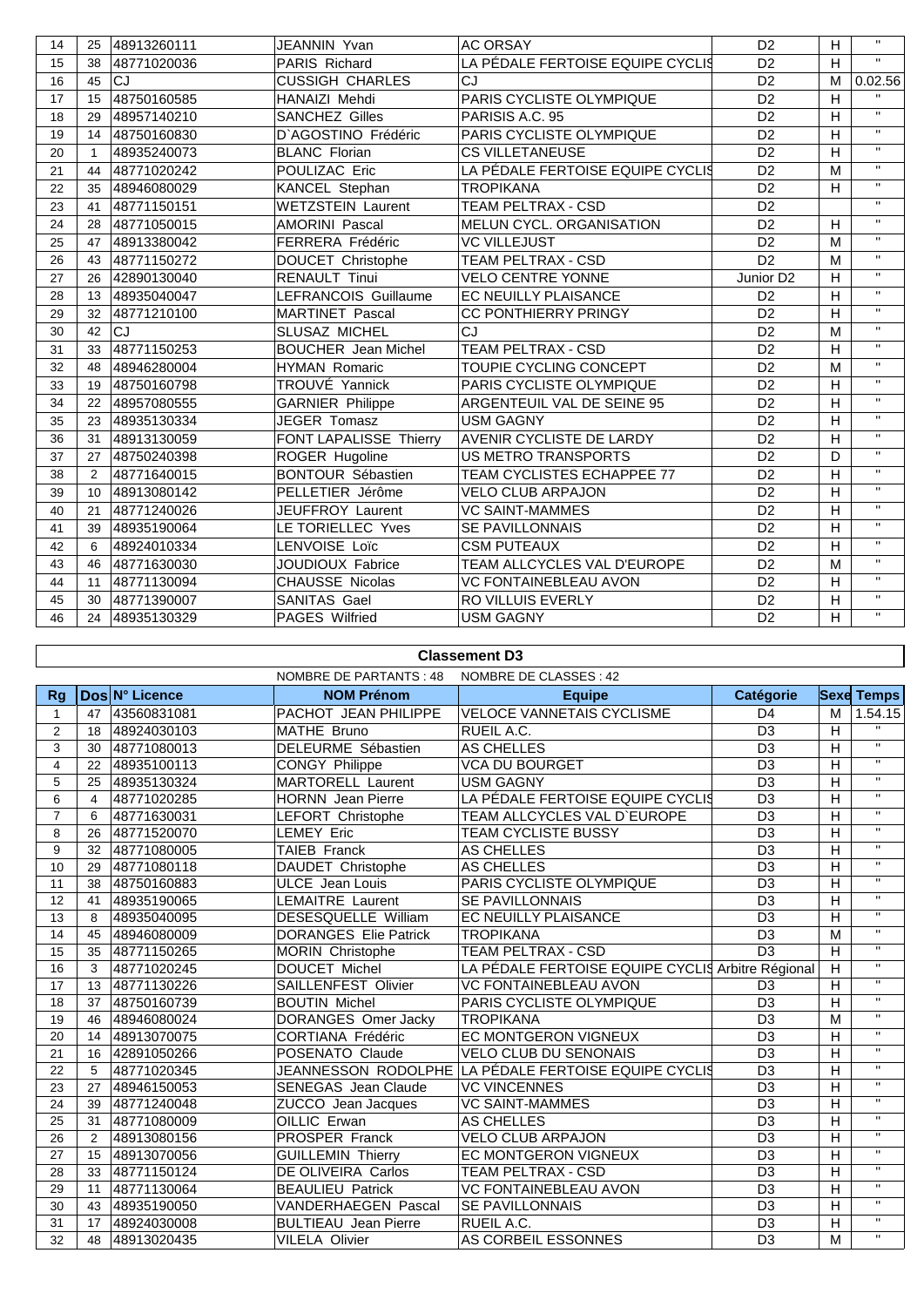| 33 | 10 | 148946270067 | <b>GRIMBERT Francois</b> | <b>AV THIAIS</b>            | D <sub>3</sub>   |   | $\mathbf{u}$      |
|----|----|--------------|--------------------------|-----------------------------|------------------|---|-------------------|
| 34 | 42 | 48935190048  | <b>RENARD Alain</b>      | <b>SE PAVILLONNAIS</b>      | D <sub>3</sub>   |   | $^{\prime\prime}$ |
| 35 |    | 48946270283  | CAHAGNIET Sébastien      | <b>AV THIAIS</b>            | D <sub>3</sub>   | н | $\mathbf{H}$      |
| 36 | 24 | 48935130346  | LECLERC Serge            | <b>USM GAGNY</b>            | D <sub>3</sub>   |   | $\mathbf{H}$      |
| 37 |    | 48913080144  | ATTOUMANI Assadi         | <b>VELO CLUB ARPAJON</b>    | D <sub>3</sub>   | н | $\mathbf{H}$      |
| 38 | 34 | 48771150094  | <b>FONTAINE Yannick</b>  | TEAM PELTRAX - CSD          | D <sub>3</sub>   |   | $^{\prime\prime}$ |
| 39 | 23 | 48935130328  | JAMBON Pascal            | <b>USM GAGNY</b>            | D <sub>3</sub>   | н | $\mathbf{H}$      |
| 40 | 19 | 42890130003  | DOURU Cyrille            | <b>VELO CENTRE YONNE</b>    | Arbitre Régional | H | $\mathbf{H}$      |
| 41 |    | 48771630010  | <b>ROUSSELIN Fabien</b>  | TEAM ALLCYCLES VAL D'EUROPE | D <sub>3</sub>   |   | $\mathbf{u}$      |
| 42 | 28 | 48771090056  | TORRES Philippe          | US NEMOURS ST PIERRE        | D3               | н | $\mathbf{H}$      |

## **Classement D4**

|                  | NOMBRE DE PARTANTS : 72<br>NOMBRE DE CLASSES : 58 |                |                                  |                                  |                  |   |                         |  |  |
|------------------|---------------------------------------------------|----------------|----------------------------------|----------------------------------|------------------|---|-------------------------|--|--|
| <b>Rg</b>        |                                                   | Dos N° Licence | <b>NOM Prénom</b>                | <b>Equipe</b>                    | <b>Catégorie</b> |   | <b>Sexe Temps</b>       |  |  |
| $\mathbf{1}$     | 23                                                | 48935040148    | LEGENTIL Serge                   | EC NEUILLY PLAISANCE             | D <sub>4</sub>   | H | 1.38.45                 |  |  |
| 2                | 71                                                | 48946280005    | MARCEL Cyrani                    | TOUPIE CYCLING CONCEPT           | $\overline{D4}$  | M | $\overline{u}$          |  |  |
| 3                | 55                                                | 42891050027    | SORET Bruno                      | <b>VELO CLUB DU SENONAIS</b>     | D <sub>4</sub>   | H | $\overline{\mathbf{u}}$ |  |  |
| 4                | 32                                                | 48771510139    | <b>GRANIER Luc</b>               | TEAM HBS CYCLING                 | D <sub>4</sub>   | H | $\mathbf{H}$            |  |  |
| 5                | 5                                                 | 48935230006    | <b>DEWILDE Philippe</b>          | <b>EC NOISEENNE</b>              | D <sub>4</sub>   | H | $\mathbf{H}$            |  |  |
| 6                | 43                                                | 48913290036    | FEVRIER Dominique                | CC MENNECY VILLEROY              | D <sub>4</sub>   | H | $\mathbf{H}$            |  |  |
| $\overline{7}$   | 47                                                | 48771190141    | LE STRAT Bruno                   | <b>CC COULOMMIERS</b>            | D <sub>4</sub>   | H | $\overline{u}$          |  |  |
| 8                | 39                                                | 48771040250    | LIBRE David                      | PEDALE COMBS LA VILLAISE         | D <sub>4</sub>   | H | $\mathbf{H}$            |  |  |
| $\boldsymbol{9}$ | 26                                                | 48935040141    | RICHARD Jean Luc                 | EC NEUILLY PLAISANCE             | D <sub>4</sub>   | H | $\mathbf H$             |  |  |
| 10               | 73                                                | 48771190041    | <b>BORROZ</b> Jean Louis         | <b>CC COULOMMIERS</b>            | D <sub>4</sub>   | M | $\mathbf{H}$            |  |  |
| 11               | 48                                                | 48913130053    | LETAILLEUR Lionel                | <b>AVENIR CYCLISTE DE LARDY</b>  | D <sub>4</sub>   | Н | $\mathbf{H}$            |  |  |
| 12               | 45                                                | 48935130059    | LEBOUCQ Bernard                  | <b>USM GAGNY</b>                 | D <sub>4</sub>   | H | $\mathbf{H}$            |  |  |
| 13               | 35                                                | 44450830881    | <b>ESPIRT</b> Philippe           | <b>GUIDON CHALETTOIS</b>         | D <sub>4</sub>   | H | $\mathbf{H}$            |  |  |
| 14               | 18                                                | 48913070243    | <b>ALBERTI Patrick</b>           | <b>EC MONTGERON VIGNEUX</b>      | D <sub>4</sub>   | H | $\overline{u}$          |  |  |
| 15               | 34                                                | 48913390037    | <b>MILLERET Laurent</b>          | EC MORSANG SUR ORGE              | D <sub>4</sub>   | H | $\mathbf{H}$            |  |  |
| 16               | 38                                                | 48935100249    | CREUSILLET Stéphane              | <b>VCA DU BOURGET</b>            | D <sub>4</sub>   | H | $\mathbf{H}$            |  |  |
| 17               | 22                                                | 48935040156    | <b>KERKRI Abdelkader</b>         | EC NEUILLY PLAISANCE             | D <sub>4</sub>   | H | $\mathbf{H}$            |  |  |
| 18               | 49                                                | 48771210019    | FOUCHER Ludovic                  | CC PONTHIERRY PRINGY             | D <sub>4</sub>   | H | $\mathbf{H}$            |  |  |
| 19               | 57                                                | 48771280258    | <b>BARBA Robert</b>              | LAGNY PONTCARRE CYC.             | D <sub>4</sub>   | H | $\mathbf{H}$            |  |  |
| 20               | 59                                                | 48946270046    | GONCALVES DA CRUZ Carl AV THIAIS |                                  | D <sub>4</sub>   | H | $\mathbf{H}$            |  |  |
| 21               | 6                                                 | 48913220036    | <b>BARTAU Didier</b>             | <b>US RIS ORANGIS</b>            | D <sub>4</sub>   | H | $\mathbf{H}$            |  |  |
| 22               | 10 <sup>1</sup>                                   | 48946070071    | DEVILLERS Stéphane               | US ALFORTVILLE CYCLISME          | D <sub>4</sub>   | H | $\mathbf{H}$            |  |  |
| 23               | 24                                                | 48935040046    | LESCARCELLE Pierre               | EC NEUILLY PLAISANCE             | $\overline{D4}$  | H | $\mathbf{H}$            |  |  |
| 24               | 30                                                | 48771080057    | <b>HUET</b> Laurent              | <b>AS CHELLES</b>                | D <sub>4</sub>   | H | $\mathbf{H}$            |  |  |
| 25               | 72                                                | 48771020342    | <b>TESSIER Philippe</b>          | LA PÉDALE FERTOISE EQUIPE CYCLIS | D <sub>4</sub>   | M | $\mathbf{H}$            |  |  |
| 26               | 29                                                | 48771080126    | DA COSTA Fernando                | AS CHELLES                       | D <sub>4</sub>   | H | $\mathbf{H}$            |  |  |
| 27               | 37                                                | 48935100100    | <b>BROCQUE Michel</b>            | <b>VCA DU BOURGET</b>            | D <sub>4</sub>   | H | $\mathbf{H}$            |  |  |
| 28               | 54                                                | 42891050394    | RAINNOUARD José                  | <b>VELO CLUB DU SENONAIS</b>     | D <sub>4</sub>   | Н | $\mathbf{H}$            |  |  |
| 29               | 3                                                 | 48771240016    | PICARDAT Philippe                | <b>VC SAINT-MAMMES</b>           | D <sub>4</sub>   | H | $\overline{\mathbf{u}}$ |  |  |
| 30               | 20                                                | 48913070021    | NEZOT Vincent                    | EC MONTGERON VIGNEUX             | D <sub>4</sub>   | H | $\mathbf{H}$            |  |  |
| 31               | 17                                                | 48782160131    | <b>GIROU Philippe</b>            | EC VELIZY 78                     | D <sub>4</sub>   | H | $\overline{\mathbf{u}}$ |  |  |
| 32               | 41                                                | 48913290020    | <b>DEFRESNES Didier</b>          | CC MENNECY VILLEROY              | D <sub>4</sub>   | H | $\mathbf{H}$            |  |  |
| 33               | 50                                                | 48771150273    | <b>MERCIER Thierry</b>           | TEAM PELTRAX - CSD               | D <sub>4</sub>   | H | $\mathbf{H}$            |  |  |
| 34               | 52                                                | 48771160044    | CRISPET Daniel                   | LE MEE SPORTS                    | D <sub>4</sub>   | H | $\mathbf{H}$            |  |  |
| 35               | 64                                                | 48935190061    | <b>CROUZILLES Alain</b>          | SE PAVILLONNAIS                  | D <sub>4</sub>   | H | $\mathbf{H}$            |  |  |
| 36               | 46                                                | 48913400001    | <b>TERTRE Roland</b>             | CMOM TEAM CYCLISTE MORANGIS      | D <sub>4</sub>   | H | $\mathbf{H}$            |  |  |
| 37               | 40                                                | 48957140138    | <b>HERISSON Jean Marie</b>       | PARISIS A.C. 95                  | D <sub>4</sub>   | H | $\mathbf{H}$            |  |  |
| 38               | 56                                                | 48750160683    | <b>DUBREUIL Jacques</b>          | PARIS CYCLISTE OLYMPIQUE         | D <sub>4</sub>   | H | $\mathbf{H}$            |  |  |
| 39               | 58                                                | 48771280371    | LESGENT Jean Philippe            | LAGNY PONTCARRE CYC.             | D <sub>4</sub>   | H | $\mathbf{H}$            |  |  |
| 40               | 4                                                 | 48771240004    | TARDIVEAU Daniel                 | <b>VC SAINT-MAMMES</b>           | D4               | H | $\mathbf{H}$            |  |  |
| 41               | 75                                                | <b>CJ</b>      | ALARY JEAN                       | <b>CJ</b>                        | D <sub>4</sub>   | M | $\mathbf{H}$            |  |  |
| 42               | 11                                                | 48924010015    | JEANJEAN Patrick                 | <b>CSM PUTEAUX</b>               | D <sub>4</sub>   | Н | $\mathbf{H}$            |  |  |
| 43               | 33                                                | 48771510005    | <b>TRUCHET Patrice</b>           | <b>TEAM HBS CYCLING</b>          | D <sub>4</sub>   | H | $\mathbf{H}$            |  |  |
| 44               | 28                                                | 48771020331    | <b>OLIVIER THIERRY</b>           | LA PÉDALE FERTOISE EQUIPE CYCLIS | D <sub>4</sub>   | H | $\pmb{\mathsf{H}}$      |  |  |
| 45               | 19                                                | 48913070306    | <b>HAMON Christophe</b>          | EC MONTGERON VIGNEUX             | D <sub>4</sub>   | Н |                         |  |  |
| 46               | 13                                                | 48924010066    | PLAZA Olivier                    | <b>CSM PUTEAUX</b>               | D <sub>4</sub>   | Н | $\mathbf{H}$            |  |  |
| 47               | 21                                                | 48913070077    | <b>VINET Thierry</b>             | EC MONTGERON VIGNEUX             | D <sub>4</sub>   | Н | $\mathbf H$             |  |  |
| 48               | 69                                                | 48913460051    | VASSANT Robert                   | AIRPORT A.O.C. WISSOUS           | D <sub>4</sub>   | Н | $\mathbf{H}$            |  |  |
| 49               | 61                                                | 48771230143    | <b>BELAIR Olivier</b>            | <b>VC SULPICIEN</b>              | D <sub>4</sub>   | H | $\mathbf{H}$            |  |  |
| 50               | 60                                                | 48946270215    | MARTIN Frédéric                  | AV THIAIS                        | D <sub>4</sub>   | Н |                         |  |  |
| 51               | 15                                                | 48782160132    | <b>FORGET Patrick</b>            | EC VELIZY 78                     | D4               | Н | $\mathbf{H}$            |  |  |
| 52               | 14                                                | 48782160091    | CHOISNE Alain                    | EC VELIZY 78                     | D <sub>4</sub>   | H | $\mathbf{H}$            |  |  |
| 53               | 53                                                | 42891050244    | FRISQUET Joël                    | VELO CLUB DU SENONAIS            | D <sub>4</sub>   | Н | $\mathbf H$             |  |  |
| 54               | 70                                                | 48782160102    | MICHAELI Andre                   | EC VELIZY 78                     | D <sub>4</sub>   | М | $\pmb{\mathsf{H}}$      |  |  |
| 55               | 16                                                | 48782160143    | <b>GIMNETTI Frederic</b>         | EC VELIZY 78                     | D <sub>4</sub>   | H | $\mathbf H$             |  |  |
| 56               | 2                                                 | 48771240022    | MACHIN Jean Philippe             | <b>VC SAINT-MAMMES</b>           | D <sub>4</sub>   | Н |                         |  |  |
| 57               | 76                                                | 48935040070    | LE FUR Claude                    | EC NEUILLY PLAISANCE             | D <sub>4</sub>   | M | $\mathbf{H}$            |  |  |